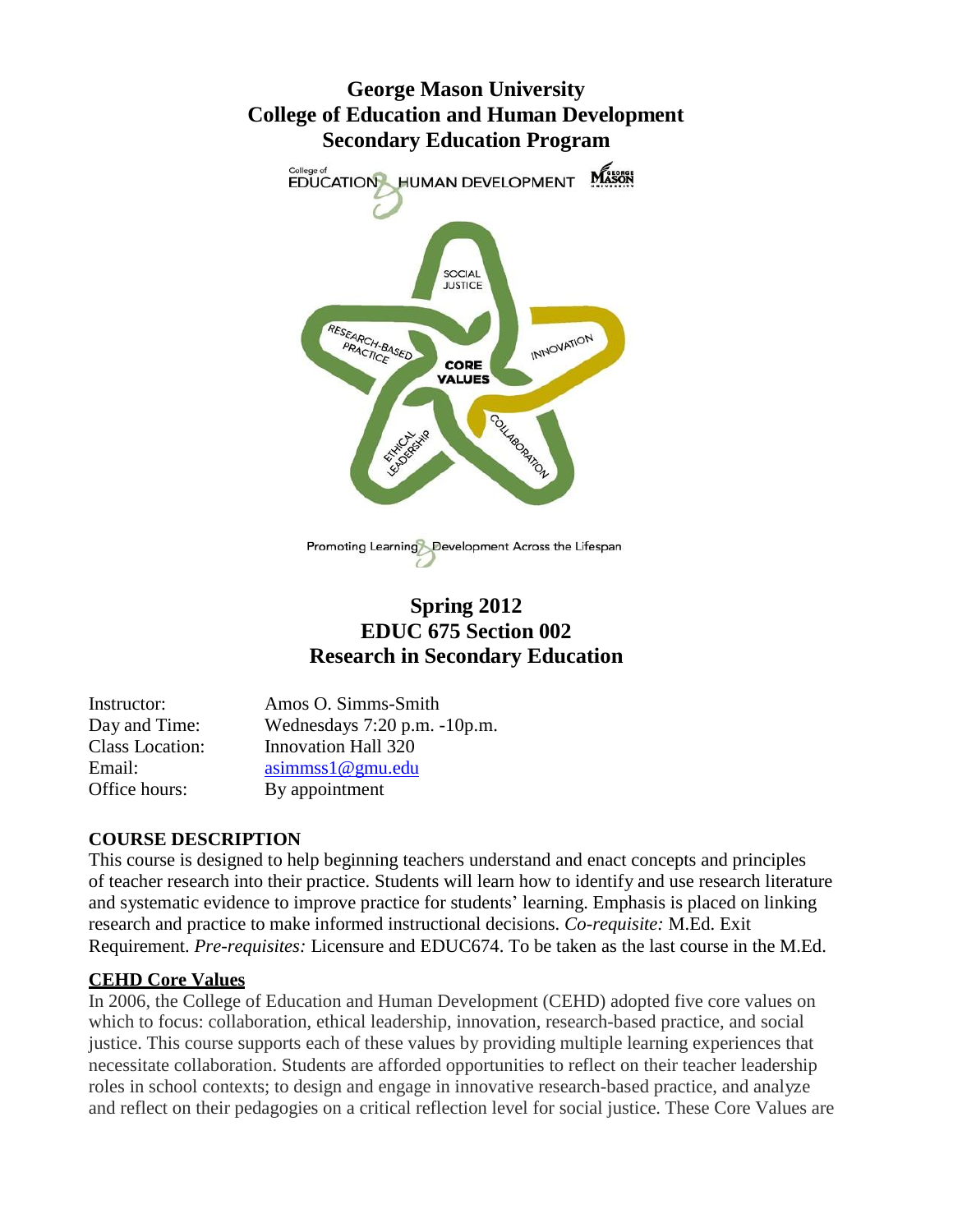#### aligned with course goals:

#### **COURSE GOALS**

This course is designed to enable students to:

- 1. Demonstrate an understanding of the process and components used in teacher research by conducting and assessing a chosen scholarly inquiry situated in their classroom and impact on students' learning; RESEARCH-BASED PRACTICE; INNOVATION
- 2. Prepare a research proposal which makes explicit links between theory and practice; RESEARCH-BASED PRACTICE
- 3. Examine ethical considerations when conducting teacher research; RESEARCH-BASED PRACTICE; SOCIAL JUSTICE
- 4. Conduct teacher research which includes: research question(s), research proposal; review of related literature, methods, data collection/analysis, findings, discussion of impact on students, teacher, and education field; and abstract; **RESEARCH-BASED PRACTICE**
- 5. Participate in "critical collaborative inquiries" to gain multiple perspectives in interpreting research and for validation and peer review of research; COLLABORATION; ETHICAL LEADERSHIP
- 6. Demonstrate integration of national and state standards for content and pedagogy as related to the research question by reflecting on their own teaching practice and its impact on students' learning; SPA STANDARDS respective to students' discipline;
- 7. Demonstrate skills in the application of technology and use of resources in teacher research; INNOVATION

### **RELATIONSHIP TO PROFESSIONAL STANDARDS**

At the end of this course students will demonstrate an understanding and application of subject area standards aligned with the *National Content Standards* and identified by their Specialized Professional Association (SPA); and an understanding and application of teaching and learning standards as outlined by *INTASC.*

National Content Standards for student's respective discipline: NCSS, NCTE, NCTM, NSTA

National Council for the Social Studies<http://www.ncss.org/>

National Council of Teachers of English<http://www.ncte.org/>

National Council of Teachers of Mathematics<http://www.nctm.org/>

National Science Teachers Association<http://www.nsta.org/>

[http://books.nap.edu/readingroom/books/nses/](http://www.nsta.org/)

INTASC: Interstate New Teacher Assistance and [Support Consortium](http://www.ccsso.org/content/pdfs/corestrd.pdf)  <http://www.ccsso.org/content/pdfs/corestrd.pdf>

Also visit: The Partnership for  $21<sup>st</sup>$  Century Skills Framework [http://www.21stcenturyskills.org/index.php?option=com\\_content&task=view&id=254&I](http://www.21stcenturyskills.org/index.php?option=com_content&task=view&id=254&Itemid=120) temid=120

National Board of Professional Teaching Standards

[http://www.nbpts.org/the\\_standards/the\\_five\\_core\\_propositio](http://www.nbpts.org/the_standards/the_five_core_propositio)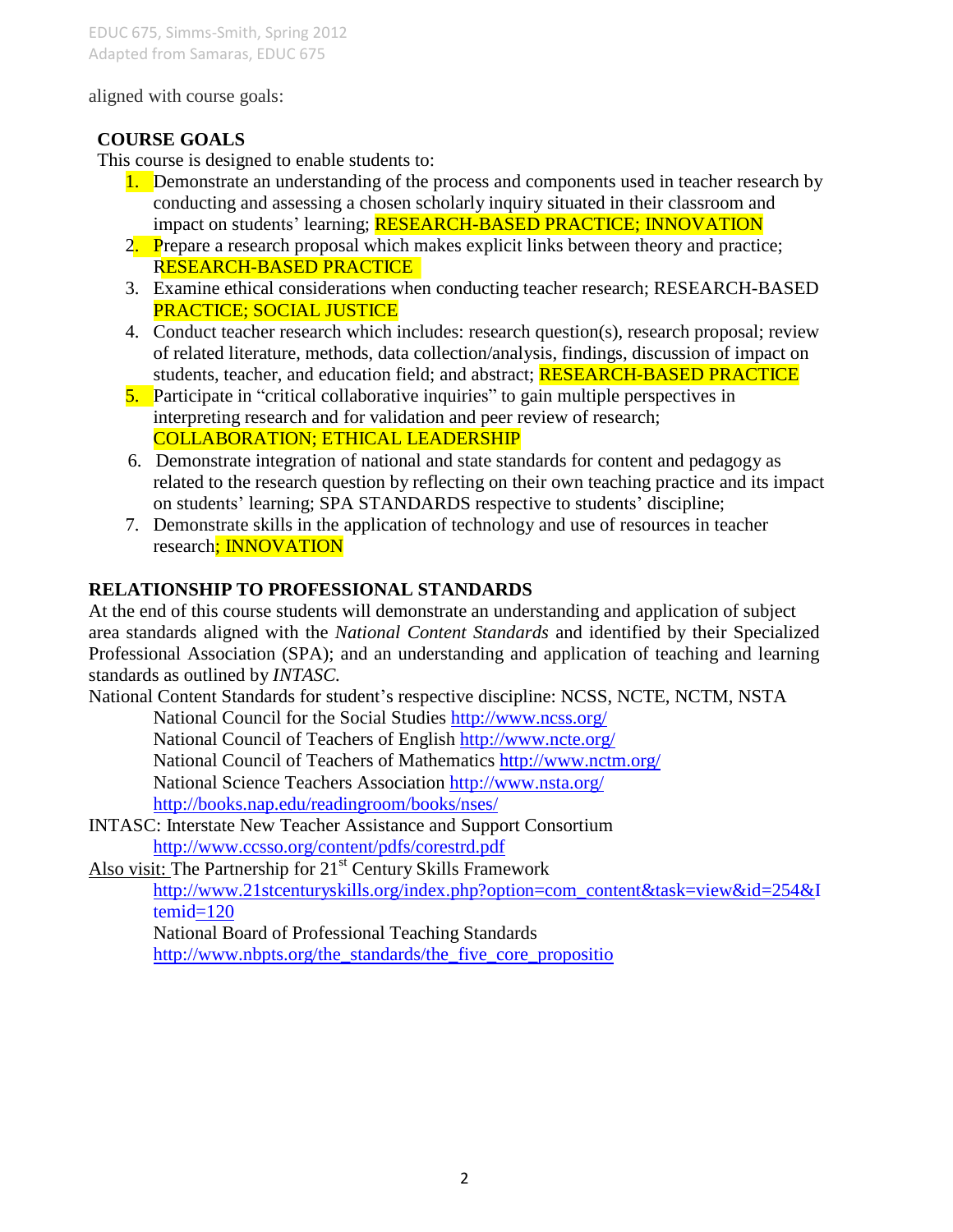#### **COLLEGE EXPECTATIONS AND UNIVERSITY HONOR CODE**

The Graduate School of Education (GSE) expects that all students abide by the following:

Students are expected to exhibit professional behavior and dispositions. *Commitment to the profession*  Promoting exemplary practice Excellence in teaching and learning Advancing the profession Engagement in partnerships *Commitment to honoring professional ethical standards* Fairness Honesty Integrity **Trustworthiness** Confidentiality Respect for colleagues and students *Commitment to key elements of professional practice* Belief that all individuals have the potential for growth and learning Persistence in helping individuals succeed High standards Safe and supportive learning environments Systematic planning Intrinsic motivation Reciprocal, active learning Continuous, integrated assessment Critical thinking Thoughtful, responsive listening Active, supportive interactions Technology-supported learning Research-based practice Respect for diverse talents, abilities, and perspectives Authentic and relevant learning *Commitment to being a member of a learning community* Professional dialogue Self-improvement Collective improvement Reflective practice Responsibility Flexibility Collaboration Continuous, lifelong learning *Commitment to democratic values and social justice* Understanding systemic issues that prevent full participation Awareness of practices that sustain unequal treatment or unequal voice Advocate for practices that promote equity and access Respects the opinion and dignity of others Sensitive to community and cultural norms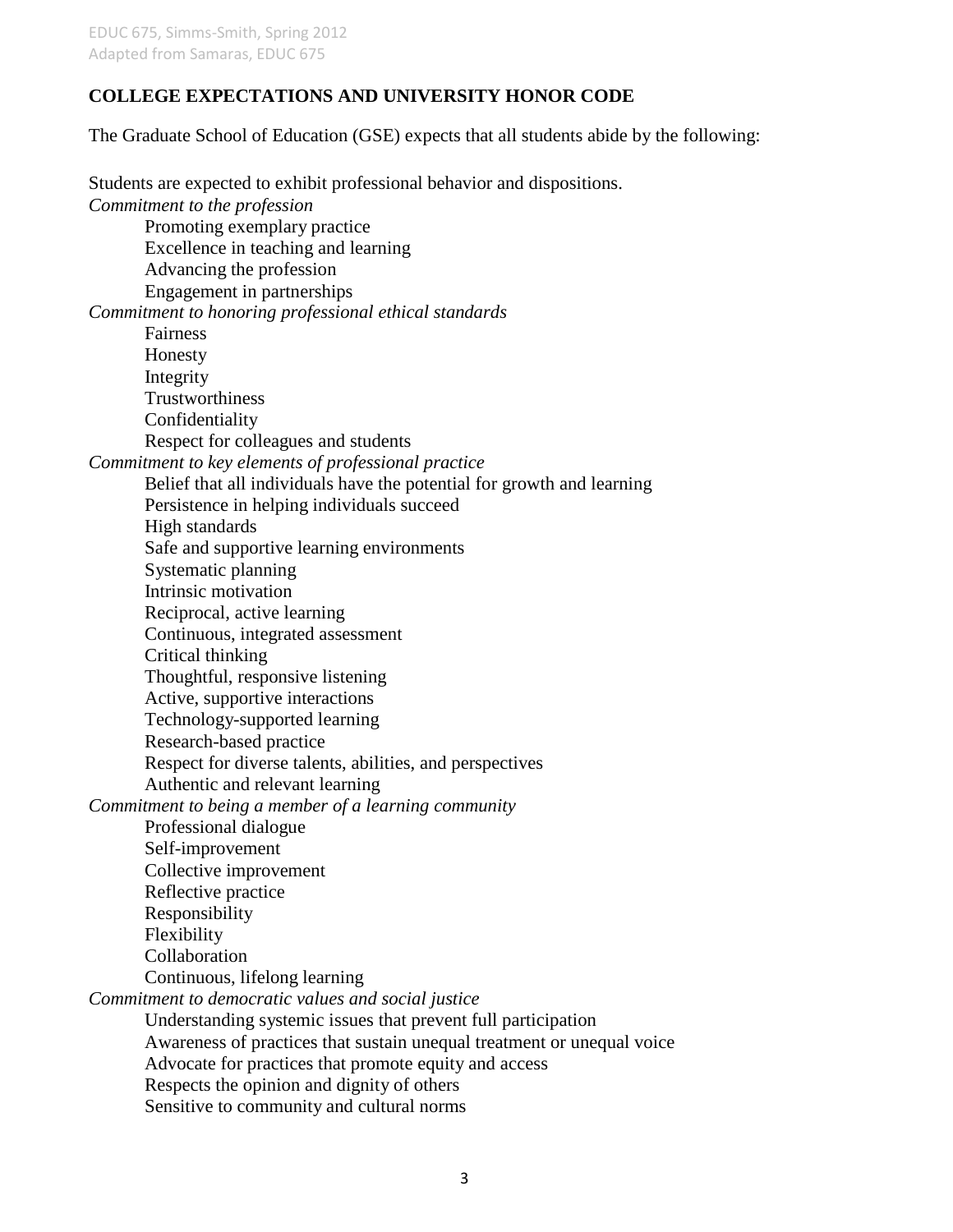# Appreciates and integrates multiple perspectives

### *Student Expectations*

- Students must adhere to the guidelines of the George Mason University Honor Code [See [http://academicintegrity.gmu.edu/honorcode/\]](http://academicintegrity.gmu.edu/honorcode/).
- Students with disabilities who seek accommodations in a course must be registered with the George Mason University Office of Disability Services (ODS) and inform their instructor, in writing, at the beginning of the semester [See [http://ods.gmu.edu/\]](http://ods.gmu.edu/).
- Students must follow the university policy for Responsible Use of Computing [See [http://universitypolicy.gmu.edu/1301gen.html\]](http://universitypolicy.gmu.edu/1301gen.html).
- Students are responsible for the content of university communications sent to their George Mason University email account and are required to activate their account and check it regularly. All communication from the university, college, school, and program will be sent to students solely through their Mason email account.
- Students must follow the university policy stating that all sound emitting devices shall be turned off during class unless otherwise authorized by the instructor.
- Students are expected to exhibit professional behaviors and dispositions at all times.

### *Campus Resources*

- The George Mason University Counseling and Psychological Services (CAPS) staff consists of professional counseling and clinical psychologists, social workers, and counselors who offer a wide range of services (e.g., individual and group counseling, workshops and outreach programs) to enhance students' personal experience and academic performance [See [http://caps.gmu.edu/\]](http://caps.gmu.edu/).
- The George Mason University Writing Center staff provides a variety of resources and services (e.g., tutoring, workshops, writing guides, handbooks) intended to support students as they work to construct and share knowledge through writing [See [http://writingcenter.gmu.edu/\]](http://writingcenter.gmu.edu/).
- For additional information on the College of Education and Human Development, Graduate School of Education, please visit our website [See [http://gse.gmu.edu/\]](http://gse.gmu.edu/).

# **EMERGENCY PROCEDURES**

You are encouraged to sign up for emergency alerts by visiting the website [https://alert.gmu.edu.](https://alert.gmu.edu/) There are emergency posters in each classroom explaining what to do in the event of crises. Further information about emergency procedures exists on [http://www.gmu.edu/service/cert.](http://www.gmu.edu/service/cert)

# **REQUIRED TEXTS**

Mills, G. E. (2011). *Action research: A guide for the teacher researcher* (4th Ed.). NJ: Pearson Merrill/Prentice Hall.

Samaras, A. P. (2011). *Self-study teacher research: Improving your practice through collaborative inquiry.* Thousand Oaks, CA: Sage.

#### **ONLINE STUDENT STUDY SITE FOR TEXT**:<http://www.sagepub.com/samaras/>

See Chapter Resources for each chapter:

- [PowerPoint Slides](http://www.sagepub.com/samaras/chapters/PPTs/Ch01PPT.ppt)
- [Self-Study](http://www.sagepub.com/samaras/chapters/Scholar%20Advice/Ch01ScholarAdvice.pdf) Scholar Advice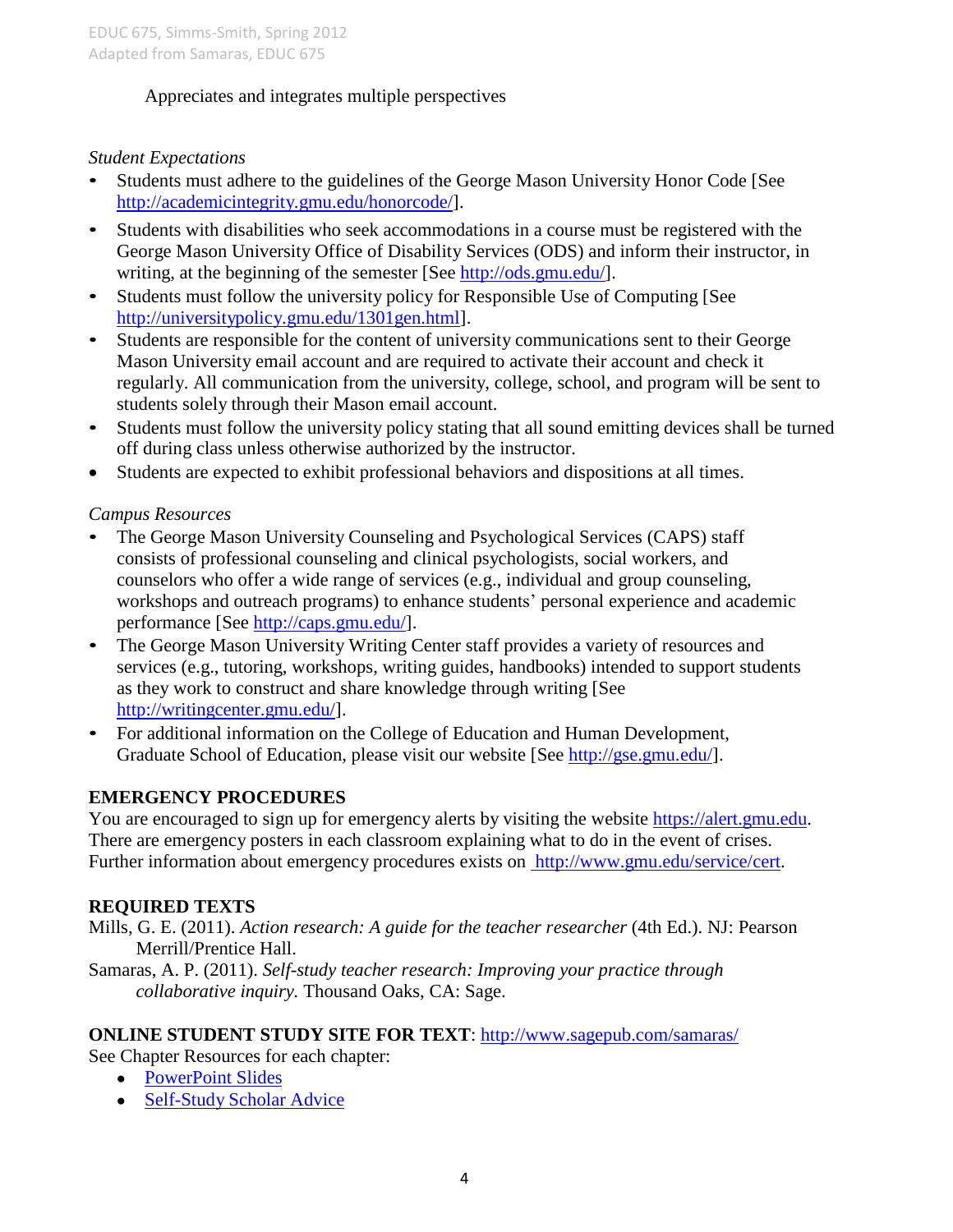- Chapter [Summary](http://www.sagepub.com/samaras/chapters/Chapter%20Summaries/Ch01Description.pdf)
- Discussion Ouestion

#### **REQUIRED READINGS**

American Psychological Association (2009). *Publication manual* (6<sup>th</sup>.ed.). Washington, DC, American Psychological Association (Available as reference at library). *Other assigned readings made available in class.*

#### **NATURE OF COURSE DELIVERY**

The major purpose of this course is for you to learn how to conduct teacher research and apply it in your classroom in order to improve your teaching and students learning. Having said that, I would like to let you know that I support you *every step* of the way and help you scaffold the components of your final required paper. I also work to promote a professional teaching and learning community of peer critical friend support. Throughout the course, you are completing a step informally that you later insert into your final paper. Build it with a commitment to each step in the process, and it comes together! The course will be taught through a variety of activities to support the development of your teacher research projects involving: whole class and small group discussions, group, pair and group work, online work, and through dialogue and reflections about practice.

*\*\*\*The course requires that you have access to a classroom to conduct your research. If you do not have your own classroom, you will need to let me know during our first class. Alternative arrangements used successfully in the past will be offered.*

#### **COURSE MATERIALS ONLINE**

**The My Mason/ Blackboard site can be found at [http://mymason.gmu.edu.](http://mymason.gmu.edu/) Use the same login as your GMU email.** Web-based documents and correspondence are accessible through a course Blackboard page which you must assess and use regularly throughout the course and which require you to be able to post and access. You must have access to GMU email and with other email account forwarded to GMU mail account on [MyMason.](https://mymasonportal.gmu.edu/webapps/portal/frameset.jsp) **Please inform of any accessibility problems the first day of class. SAVE YOUR WORK FREQUENTLY.**

#### **COURSE REQUIREMENTS AND EVALUATION**

Participation and Class Assignments 30%

- 1. Attendance, Class Activities, Readings
- 2. Critical Friend Inquiries in Class and Online Work
- 3. Research Proposal
- 4. Draft Literature Review
- 5. Peer Review of Research Project Draft

Teacher Research Project Report 70%

#### **1. Participation and Class Assignments** (30%)

#### *Attendance*

Attendance at all classes, for the entire class period is a course expectation and absence will affect your grade. Successful completion of this course requires attendance at all classes and active participation in the discussions. Being on time is also essential and lateness will affect your grade. Please notify instructor ahead of time if you must miss class and work with peers for missed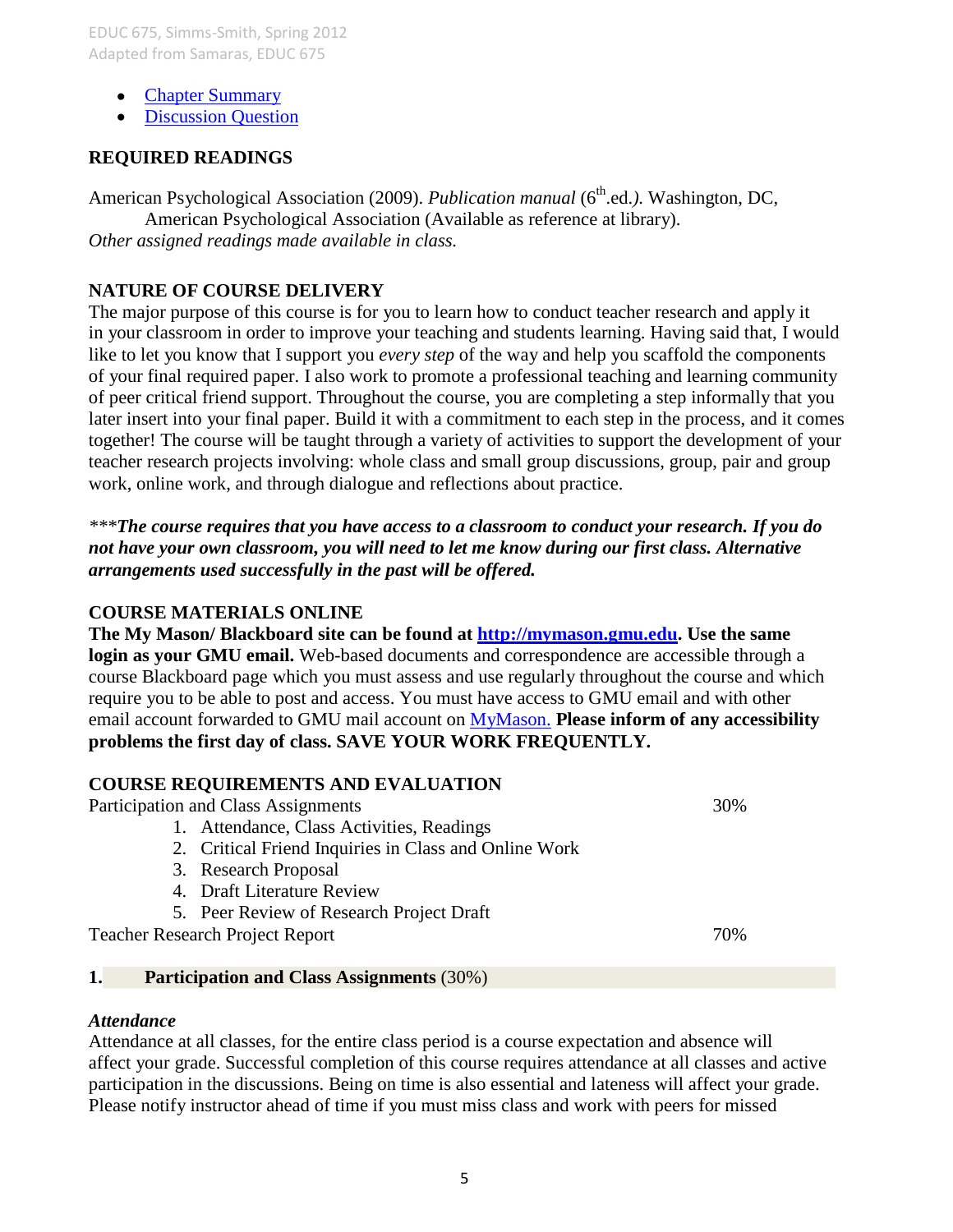material.

#### *Readings, Class Activities, and Online Participation*

You are expected to complete all readings and participate in class and all online discussions with openness, consideration, and effort to "hear for" and "listen to" others as you also seek to be understood. Come to class prepared to contribute your critical reflections of your own experiences and ideas presented by your critical friends. Demonstration of positive and collaborative professional dispositions towards colleagues during peer review, along with a willingness to accept constructive criticism is a course expectation and a professional disposition.

### *Critical Friend Inquiries (CFI)*

As part of your course participation, you will have the opportunity to work with critical friends in the process of developing your final research project. The CFI are designed for peer review with support and to provide alternative perspectives on interpretation to increase the validity of your research. Your work involves sharing weekly updates in class, sending and corresponding to critical friend research memos, brainstorming ideas as a teacher about the classroom dilemma you are researching, exchanging ideas for strategies and lessons, sharing how you are integrating standards in meaningful ways, and conducting a peer review of the draft research report. You will have the opportunity to work in a discipline-based team for peer review of your research draft which is a reciprocal process.

Critical friends provide support as well as a feedback loop to improve your practice. It is *critical* to have friends in research but critical friends are *not critical* in their approach with each other. Establish ground rules with "critical friends" and visit them often. Use your group blackboard space to post files and communicate frequently.

#### *Assignments*

Since this is a professional development course (post licensure), high quality work (i.e., "A" work) is expected on all assignments and in class participation. All assignments must be completed. Assignment will be assessed using posted criteria known to the student. For full consideration, all assignments are due to professor *electronically* in the digital drop box prior to the beginning of class on the day and time they are due, unless otherwise announced. Blackboard will not accept deposits after the due date and time of class.

All written assignments are to be word-processed using Times Roman 12 pt font, double-spaced, and submitted electronically under "Assignments" on MyMason. You need to install Java at java.com to upload assignments. **Title each assignment with your last name and the name of the project/assignment, e.g., Smith.ResProp.02.16.12**. Keep a copy of all assignments which you will insert into the appendix of your report. **MAKE IT A HABIT TO SAVE YOUR DRAFT AND FINAL WORK IN MULTIPLE PLACES.**

All assignments require: American Psychological Association (2009*). Publication Manual of the American Psychological Association*. American Psychological Association: Washington, DC. (Available as reference at library).

\*For APA Guidelines online:<http://owl.english.purdue.edu/owl/resource/560/01/>

# *Recommended Weekly Researcher Log*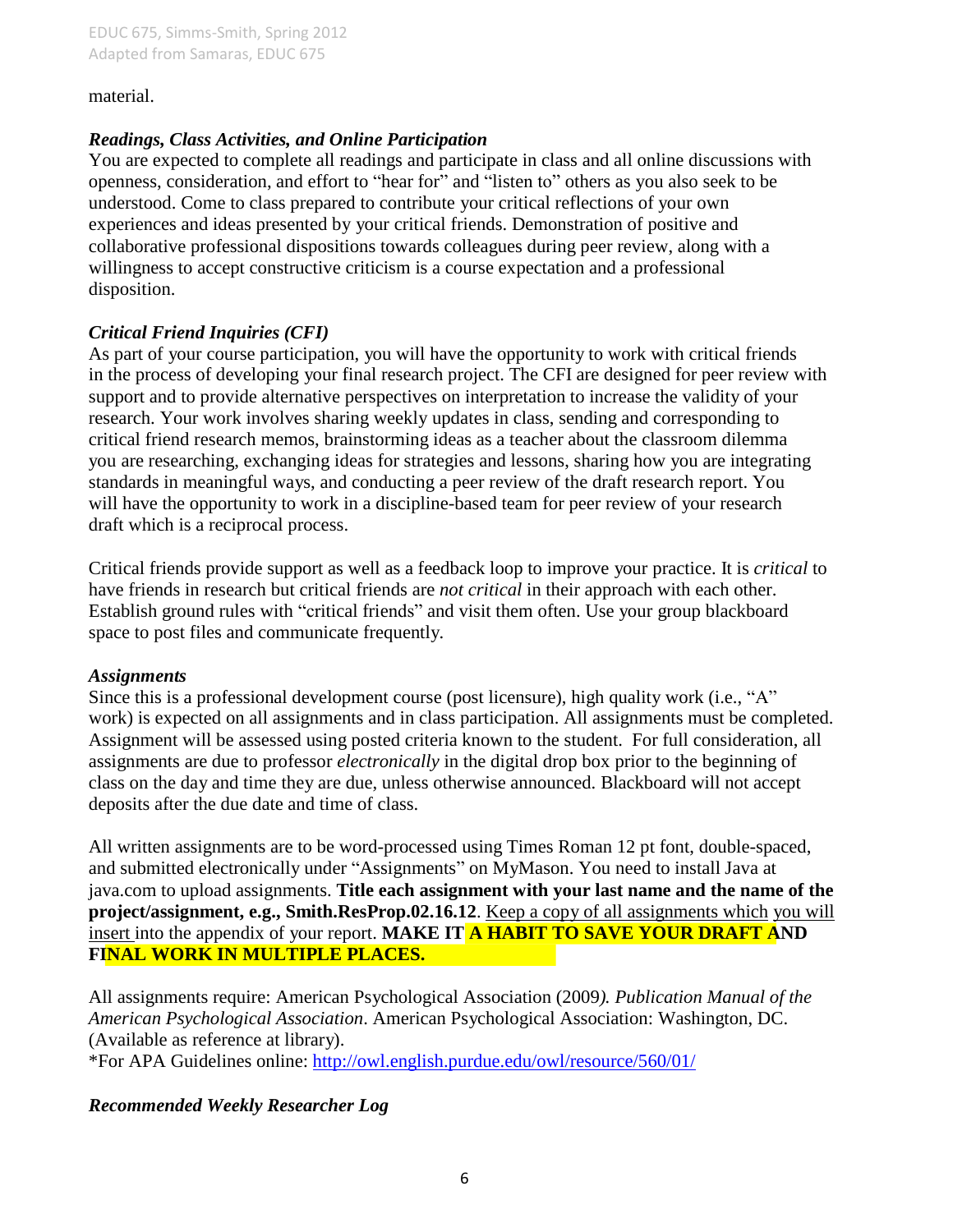It is highly recommended that you keep a researcher log of progress of your project each week and include it in the appendix of your final report. (See Self Study Research Project timeline Log in Samaras, pp. 28-29**)**. This is your tentative timeline and tool to self-regulate your progress and the research process.

#### *Memos*

One way to enhance your thinking process and develop your research is to capture your observations, questions, and insights in the form of "analytic memos." You can think of these as "come as you are" pieces of writing (Maxwell, 2011, personal communication); "ways of getting ideas down on paper (or in a computer), and of using this writing as a way to facilitate reflection and analytic insight" (Maxwell, 2005, p. 12).You are required to complete three memos on areas of dissonance related to literature review, data collection, and data analysis and interpretation.

#### *Research Question and Proposal*

*It must be love:* For your research paper, you should choose a research question that really matters to you. It should be something you're curious about and willing to spend time researching and learning about. If you aren't eager to spend several days curled up reading about your topic, then it's not love, and you need to ditch it and find another topic (Roberts, GMU alumna, 2009). Begin to articulate why this question for you and why now. What is the outgrowth of this puzzlement?

Write a research proposal. You may also elect to add a visual representation to your research proposal. The idea is for the visual to help you figure out your "thesis" and not to enter an art show. Approach this assignment from where you are and honor its incompleteness as part of the research process. Ask yourself does the proposal give you a solid framework to launch your project.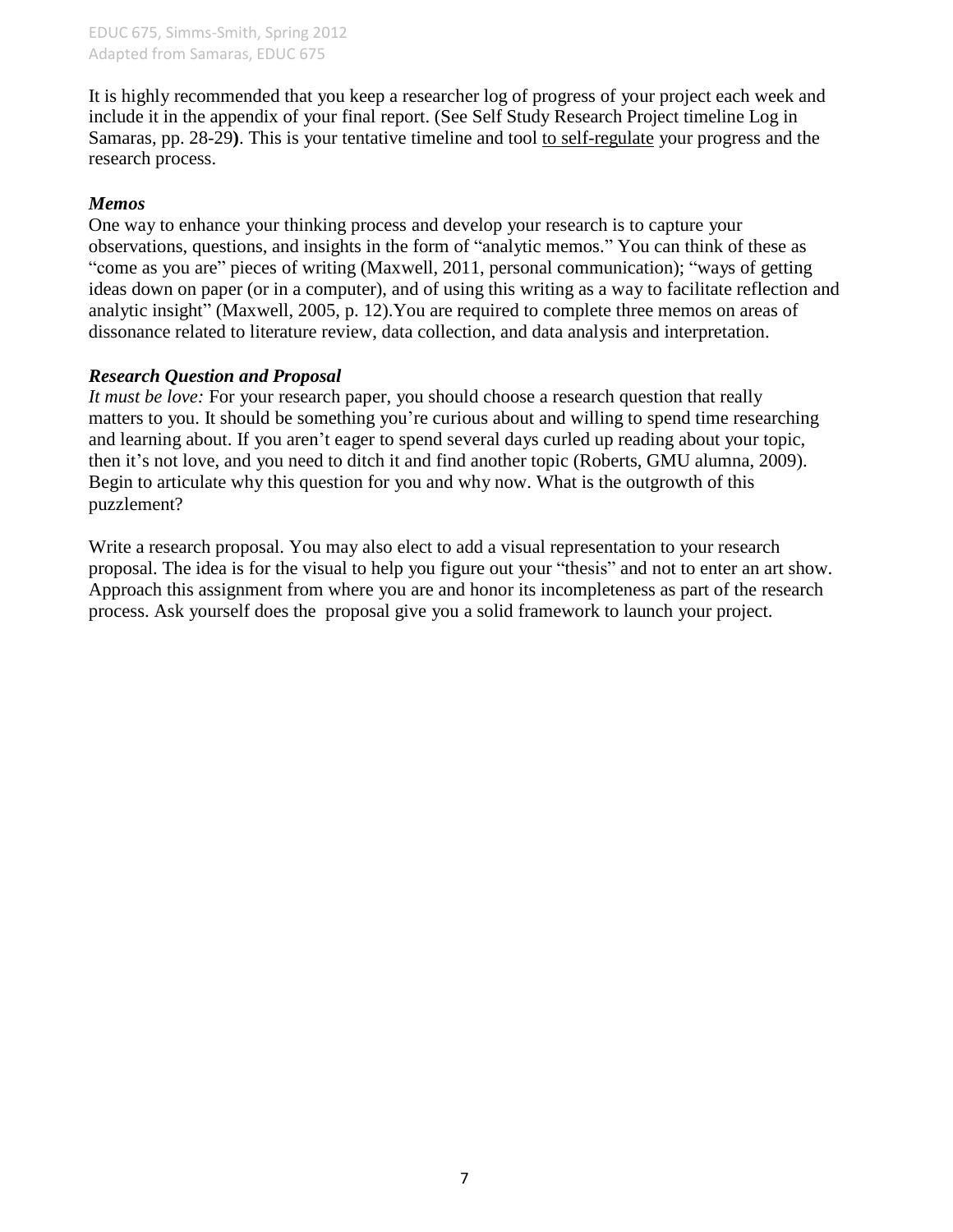#### *Draft Literature Review*

Post a draft of your literature review on MyMason and begin to ask yourself:

- What does the literature review add to your understanding of your research topic?
- What common topics and themes have you found in the literature?
- What ideas for pedagogical strategies can you adapt from the literature?

Use the topics to design your conceptual framework or mapping of the "big ideas" and connections you find in the literature to your study (See Samaras, pp. 127-134). Format is your choice, e.g. annotated bibliography, narrative to insert directly into final report.

| Category             | Exemplary             | Accomplished        | Developing           | Undeveloped      |
|----------------------|-----------------------|---------------------|----------------------|------------------|
|                      | 30 pts.               | $27-29$ pts         | $25-26$ pts          | Below 25 pts     |
| Attendance/          | Outstanding           | Participates in     | Does not contribute  | Few              |
| Participation        | Participation;        | discussions and     | to discussions or    | meaningful       |
| Attendance and       | participates          | activities on a     | activities very      | contributions    |
| participation are    | regularly and         | regular basis;      | often, but generally | to class         |
| critical components  | actively in           | questions and       | reveals some         | discussions.     |
| of this course. It   | discussions and       | comments reveal     | thought and          | Little evidence  |
| offers an            | activities. Promotes  | thought and         | reflection and some  | of participation |
| opportunity to learn | conversation          | reflection and      | contribution from    | and              |
| from and contribute  | focused on the topic. | contribution from   | assigned readings.   | contribution     |
| to building a        | Comments              | assigned readings.  | Follows rather than  | from assigned    |
| positive classroom   | demonstrate a high    | Frequently involves | leads group          | readings.        |
| experience and       | level of              | peers in learning   | activities. Solicits | Shows little     |
| community.           | understanding and     | and offers          | some peer            | concern for      |
| Participants         | contribution from     | feedback.           | discussion. Misses   | peers' learning  |
| contribute to each   | assigned readings.    |                     | classes. Is late for | or input.        |
| others' learning in  | Listens actively to   |                     | class.               | Misses classes   |
| critical friend work | peers. Works very     |                     |                      | and is late for  |
| by actively          | closely and           |                     |                      | class. Does not  |
| listening,           | consistently with     |                     |                      | make up work.    |
| exchanging ideas,    | peers/critical        |                     |                      |                  |
| sharing learning     | friends for feedback  |                     |                      |                  |
| from reading and     | and input.            |                     |                      |                  |
| websites, and        |                       |                     |                      |                  |
| supporting each      |                       |                     |                      |                  |
| other's efforts.     |                       |                     |                      |                  |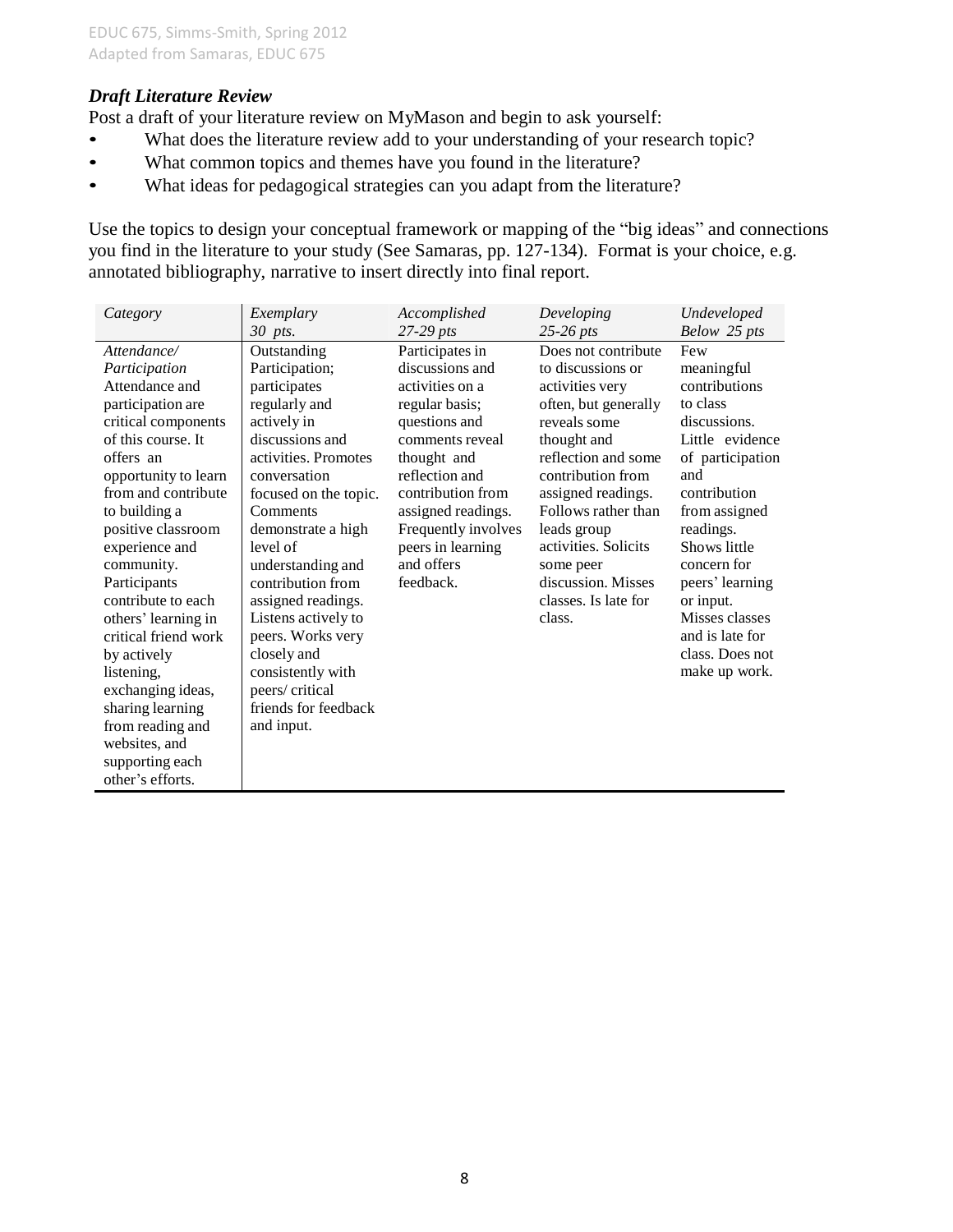# **2. Teacher Research Project (70%)**

You are required to write a report that includes the following sections: Rationale/Introduction, Research Question, Review of Related Literature, Method, Context, Participants, Data Collection, Analysis, Findings, Limitations, and Discussion including your reflections and implications for practice/further research. All teacher research reports must adhere to APA format. No report binders or covers; just clip. Your project should be useful to you and your students.

### **Performance-Based Assessment of Teacher Research Project**

Criteria for Evaluating the Research Report (70 Total Possible Points)

#### **Abstract**

- 1. Have you provided a single, articulate, concise paragraph of no more than 150 words.
- 2. Does you abstract concisely describe your purpose and the context, method, key findings, and significance of your research?

# *5 points possible*

### **Rationale**

- 1. Have you explained the outgrowth of your study?
- 2. Have you offered perspectives that shaped this question for you?
- 3. Have you situated the study in terms of explaining the outgrowth of this puzzlement in the context of your work? (e.g., your students, classroom, school, district.)
- 4. Have you clearly and concisely explained why this research is important? Have you addressed the broader educational and social significance of this research?

### *5 points possible*

### **Statement of the Research Problem/Question**

- 1. Have you clearly and concisely stated the research problem?
- 2. Have you clearly and concisely stated your main research question and any subquestions?

# *5 points possible*

# **Review of Literature and Conceptual Framework**

- 1. Did you conduct an ongoing literature review which informed your research?
- 2. Is the review relevant and connected to your study?
- 3. Is the review adequate, coherent, and analytical?
- 4. Does the review include references from a variety of sources?
- 5. Is the review integrated into a conceptual framework with a mapping of the theories, literature, and phenomena that help to inform your study?

# *10 points possible*

# **Research Method**

- 1. Have you described your research context; community, school, and classroom context?
- 2. Have you included demographic information of participants? causes?
- 4. Have you explained the reasons for your pedagogies based on your noticing of your classroom and the literature reviewed?
- 5. Have you described in detail what data you collected, how you collected it, and when you collected it, including data generated from your pedagogies and strategies?
- 6. Are your data from multiple sources?
- 7. Did you include a description of the pedagogical strategies you enacted?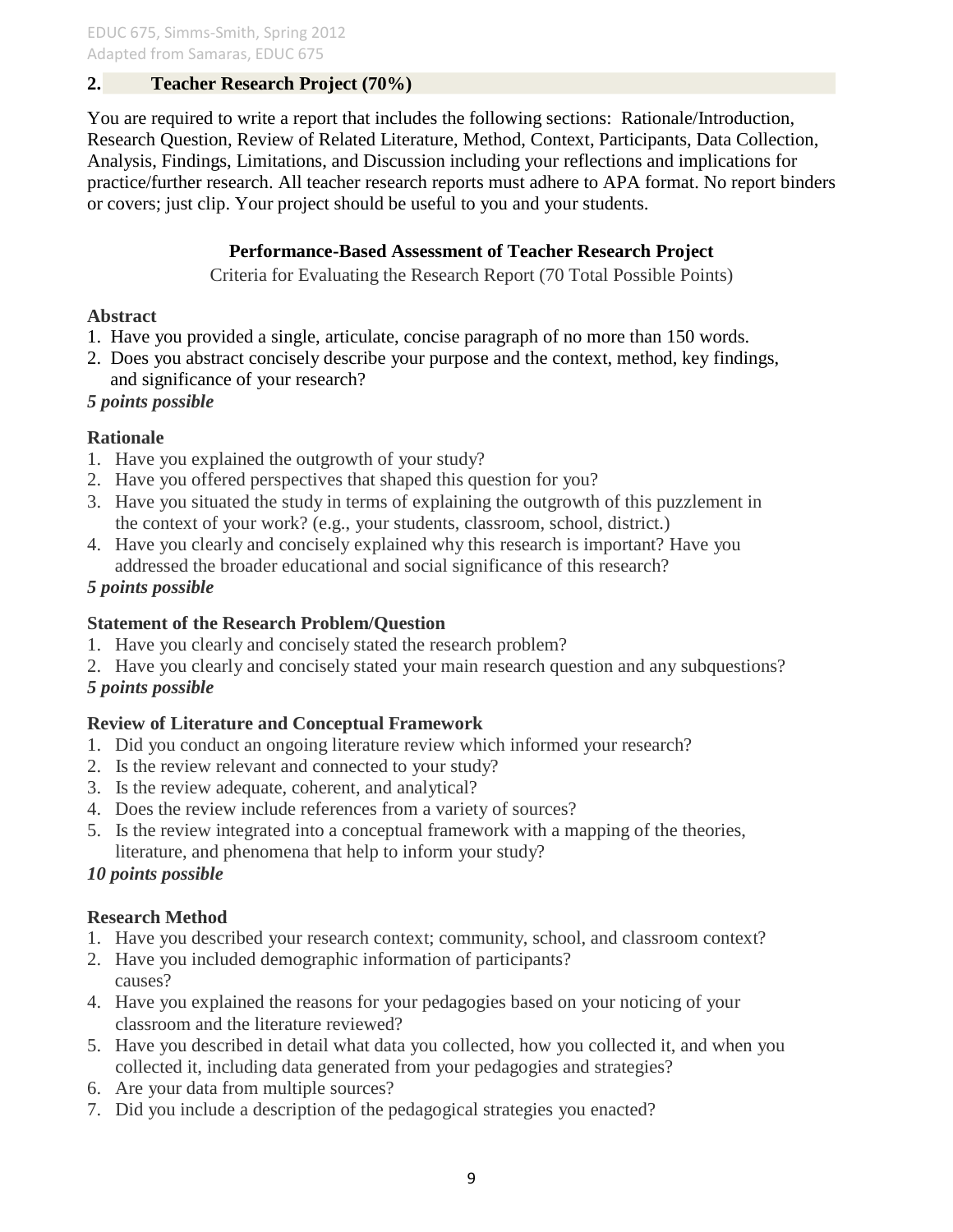- 8. Did you explain how you analyzed your data and include a data audit trail?
- 9. Have you included and explained the role of your critical friends in your data interpretations and validation?
- 10. Did you explore using visuals and technologies for analyzing and displaying your findings in a coherent manner?

### *15 points possible*

### **Findings**

- 1. Did you restate your research question and what was found through your research?
- 2. Are the findings thoroughly and adequately presented?
- 3. Is there convincing evidence to support your themes?
- 4. Is there connection and coherence among the separate themes?
- 5. Did you explain your findings to your critical friend to gain his or her perspective on your interpretations?

### *10 points possible*

# **Discussion (Reflections and Implications**

### *-- You will also present this orally in class --*

- 1. Have you adequately explained the implications of your study for your students' learning?
- 2. Have you adequately explained the implications of your study to your teaching and reframing of your practice?
- 3. Have you adequately explained the implications of your study to the education field?
- 4. Have you adequately explained the relevance of your study to national and state education standards?
- 5. Have you discussed any limitations?
- 6. Have you identified areas for future research possibilities?

# *15 points possible*

# **References and Appendix**

- 1. Did you follow the APA style for the report for a running head, page numbering, references, citations, and the appendix? Does the report include a title page with project title, author's name, and author's professional affiliation?
- 2. Are references current and from different sources?
- 3. Are all references cited in the research report included in the references? Have you provided a complete reference list of all print and nonprint (Internet) references?

# **Organization, Grammar, and Mechanics**

- 1. Is the report coherent, concise, and well-structured with a clear purpose?
- 2. Is the report grammatically correct with proper usage of language?
- 3. Does the report have your distinctive focus and voice? Have you used professional

# *5 points possible*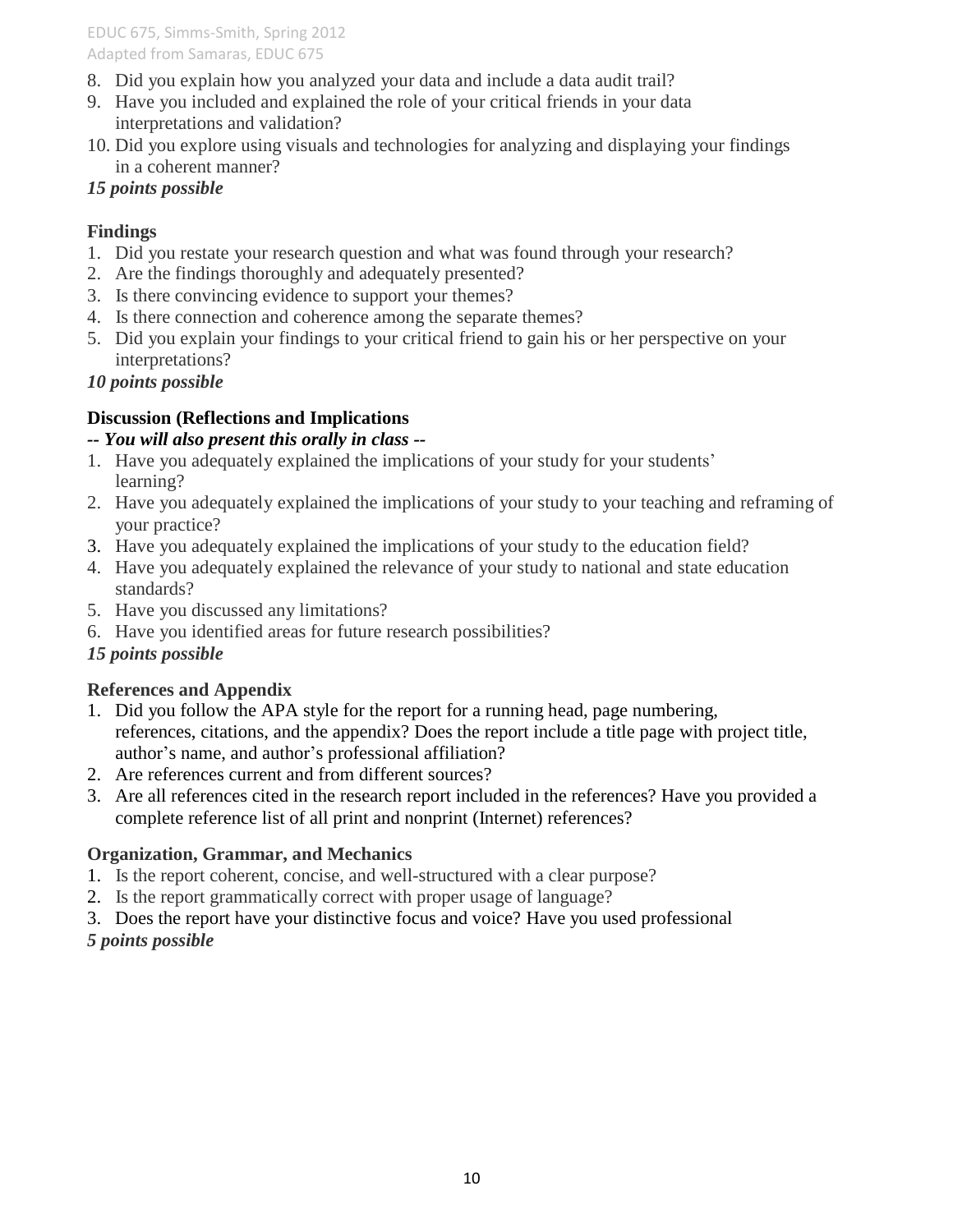#### *Grading Scale for Research Project:*

*Exemplary*: 70 points. Substantially meets the project and report requirements. All criteria are addressed fully.

*Accomplished:* 63-69 points. Meets the project and report requirements. Criteria adequately addressed.

*Developing:* 58-62 points. Meets some, but not all, of the project and report requirements. Weaknesses in addressing some of the criteria. Consider revision.

*Undeveloped***:** 57 points and below. Does not meet the project and report requirements. Weaknesses in addressing the majority of the criteria. Needs significant revision.

*Please note that B- is not a passing grade in licensure courses. A student who receives an overall grade of B- must repeat the course.*

| Grade | <b>Standards</b>    | Grading     | Grade<br><b>Points</b> | Graduate<br><b>Courses</b> |
|-------|---------------------|-------------|------------------------|----------------------------|
| A     | Meets Standard      | $93 - 100$  | 4.00                   | Satisfactory<br>/ Passing  |
| $A -$ | Meets Standard      | $90 - 92.9$ | 3.67                   | Satisfactory /<br>Passing  |
| $B+$  | Approaches Standard | $88 - 89.9$ | 3.33                   | Satisfactory /<br>Passing  |
| B     | Approaches Standard | $83 - 87.9$ | 3.00                   | Satisfactory /<br>Passing  |
| $B -$ | Approaches Standard | $80 - 82.9$ | 2.67                   | Satisfactory*/<br>Passing  |

#### **READING RESOURCES**

#### *Teacher Research*

- Costa, A. & Kallick, B. (1993). Though the Lens of a Critical Friend. *Educational Leadership,*  51(2), 49-51
- Falk, B., & Blumenreich, M. (2005). *The power of questions: A guide to teacher and student research.* Portsmouth, NH: Heinemann.
- Goodnough, K. (2001). Teacher development through action research. *Action in teacher education,23* (1), 37-46. Access through GMU, Library, e-journal.
- Greely, K. (2000). *Why fly that way?: Living community and academic achievement.* NY: Teachers College.
- Hubbard, R. S., & Power, B. (1999). *Living the questions: A guide for teacher-researchers.* Portland, ME: Stenhouse.
- Kagan, D. M. (1993). *Laura and Jim and what they taught me about the gap between educational theory and practice.* NY. State University of New York Press.
- Kosnik, C., Beck, C., Freese, A. R., & Samaras, A. P. (Eds.), (2006). *Making a difference in teacher education through self-study: Studies of personal, professional, and program renewal*. Dordrecht, The Netherlands: Springer.
- Leedy, P. D., and Ormrod, J. E. (2001). *Practical research: Planning and design.* Upper Saddle River, NJ: Merrill.
- MacLean, M.S. & Mohr, M. (1999). *Teacher-researchers at work*. National Writing Project, Berkeley, CA.
- Samaras, A. P., & Freese, A. R. (2006). *Self-study of teaching practices primer.* New York, NY: Peter Lang.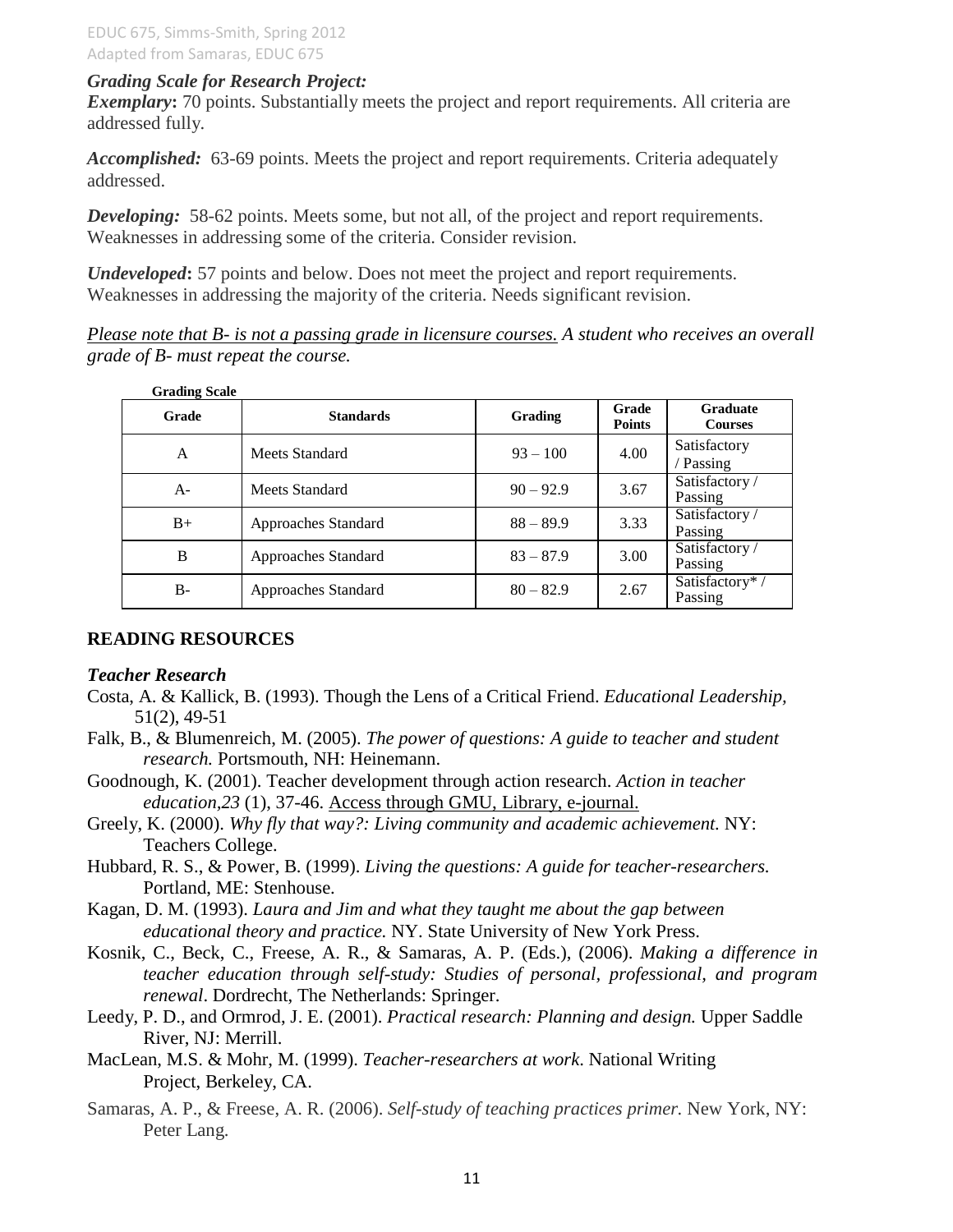- Samaras, A. P., Freese, A. R., Kosnik, C., & Beck, C. (Eds.) (2008). *Learning communities in practice.* The Netherlands: Springer Press.
- Thomas, R. M. (2005). *Teachers doing research: An introductory guidebook.* Boston: Pearson/Allyn & Bacon.

#### *Qualitative Analysis*

- Bogdan, R. C., & Biklen, S. K. (1992). *Qualitative research for education: An introduction to theory and methods*. Boston, MA: Allyn & Bacon.
- Czaja, R., & Blair, J. (1996). *Designing surveys: A guide to decisions and procedures.*  Thousand Oaks, CA: Pine Forge Press.
- Maxwell, J.A. (2005). Qualitative research design: An interactive approach ( $2<sup>nd</sup>$  Edition). Thousand Oaks, CA: Sage.
- Miles, M. B., & Huberman, A. M. (1994). *Qualitative data analysis*. Thousand Oaks, CA: Sage.

Patton, M. Q. (1990). *Qualitative evaluation and research methods (Second Edition).* CA: Sage.

Strauss, A., & Corbin, J. (1990). *Basics of qualitative research: Grounded theory procedures and techniques*. Newbury Park, CA: Sage.

#### *Quantitative Analysis and Statistics*

- Bartz, A. E. (1999). *Basic statistical concepts (4 th ed)*. Upper Saddle River, NJ: Merrill.
- Cronk, B. C. (2002). How to use SPSS: A step-by-step guide to analysis and interpretation(2<sup>nd</sup> *ed).* Los Angeles, CA: Pyrczak Publishing.
- Jaeger, R. M. (1993). *Statistics: A spectator sport (Second Edition).* Newbury Park, CA: Sage.
- Rovessi, C., & Carroll, D. J. (2002). *Statistics made simple for school leaders.* Lanham, MD: Scarecrow Press.
- Salkind, N. (2000). *Statistics for people who think they hate statistics.* Thousand Oaks, CA: Sage.

#### *Research and Writing*

- Booth, W. C., Colomb, G. G., & Williams, J. M. (1995). *The craft of research*. Chicago, IL: The University of Chicago.
- Dahl, K. K. (1992). *Teacher as writer: Entering the professional conversation.* Urbana, IL: NCTE.

#### *Help with Research*

<http://library.gmu.edu/mudge/Dox/basics.html>

#### *Data Collecting Tools*

- Go to Google docs, then spreadsheets to create survey
- Also Survey Monkey<http://www.surveymonkey.com/home.asp>

#### *National Reports and Test Reporting Centers*

- A Nation at Risk<http://www.ed.gov/pubs/NatAtRisk/risk.html>
- The [Nation's Report Card](http://nces.ed.gov/nationsreportcard/)/National Assessment of Educational Progress <http://nces.ed.gov/nationsreportcard/>
- National Center for Educational Statistics <http://nces.ed.gov/help/sitemap.asp>
- TIMSS and PIRLS The [International Math and Science](http://www.timss.org/) Study and International Literacy Study <http://www.timss.org/>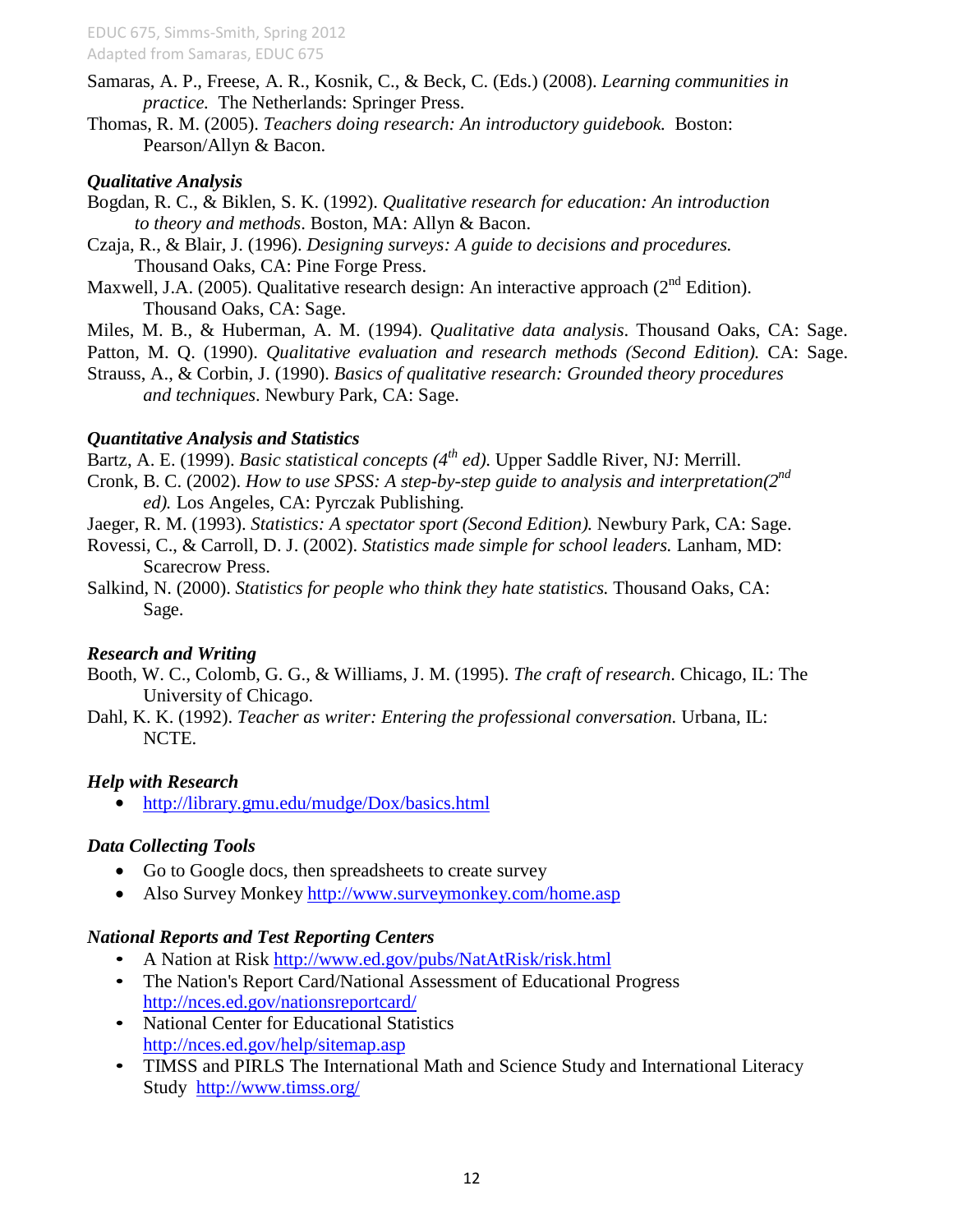• Best Evidence/School Reform Reports/School Models. Johns Hopkins University <http://www.bestevidence.org/index.htm>

#### *Virginia State Standards*

- Virginia [Department of](http://www.pen.k12.va.us/) Education <http://www.pen.k12.va.us/>
- State of Virginia, SOL Resources<http://www.pen.k12.va.us/VDOE/Instruction/sol.html>
- State of Virginia Standards of Learning Test Information <http://www.pen.k12.va.us/VDOE/src/SOLassessments.shtml>
- FCPS Grading Policy<http://www.fcps.k12.va.us/Directives/R2430.pdf>

# **Tentative Course Schedule**

| <b>Week</b>                     | <b>Topic</b>                                    | <b>Readings/Assignments Due</b>                                             |
|---------------------------------|-------------------------------------------------|-----------------------------------------------------------------------------|
|                                 |                                                 | *Post all work to CFs & Professor on MyMason Bb                             |
| $\mathbf{1}$<br>1/25            | <b>OVERVIEW OF COURSE</b><br><b>AND PROJECT</b> |                                                                             |
|                                 |                                                 |                                                                             |
|                                 | FINDING YOUR RESEARCH                           |                                                                             |
|                                 | <b>QUESTION</b>                                 |                                                                             |
|                                 | "I wonder about" inquiry                        |                                                                             |
|                                 |                                                 |                                                                             |
|                                 |                                                 |                                                                             |
| $\overline{2}$                  |                                                 |                                                                             |
| 2/1                             | <b>ONLINE</b>                                   | <b>Read</b> Chapters 1 and 2 (Samaras)                                      |
|                                 |                                                 | <b>Read Chapter 1 (Mills)</b>                                               |
|                                 | <b>RESEARCH RATIONALE</b>                       | Read Chapter 3: pp. 64-66 (Mills)<br>Overview Self-Study Resource Center at |
|                                 |                                                 | http://www.sagepub.com/samaras/                                             |
|                                 | <b>RESEARCH DESIGN</b>                          |                                                                             |
|                                 |                                                 | <b>POST:</b> Education-related Life History                                 |
|                                 |                                                 | (Use CFI 5.1 pp. 95-98)                                                     |
|                                 |                                                 |                                                                             |
| $\mathbf{3}$                    |                                                 |                                                                             |
| 2/8                             | <b>RESEARCH DESIGN</b>                          | <b>Read Chapter 7 (Samaras)</b>                                             |
|                                 | <b>RESEARCH ETHICS</b>                          | <b>Read</b> Chapter 2 pp. 3 (Mills)                                         |
|                                 |                                                 |                                                                             |
|                                 | CRI 7.1 pp. 154-157                             |                                                                             |
|                                 | Task 1 p. 37                                    |                                                                             |
| $\overline{\mathbf{4}}$<br>2/15 |                                                 |                                                                             |
|                                 | <b>LITERATURE REVIEW</b><br><b>WORKSHOP</b>     | <b>Literature Review Overview</b>                                           |
|                                 |                                                 | <b>Read</b> Chapter 3: pp. 44-60 (Mills)                                    |
|                                 |                                                 |                                                                             |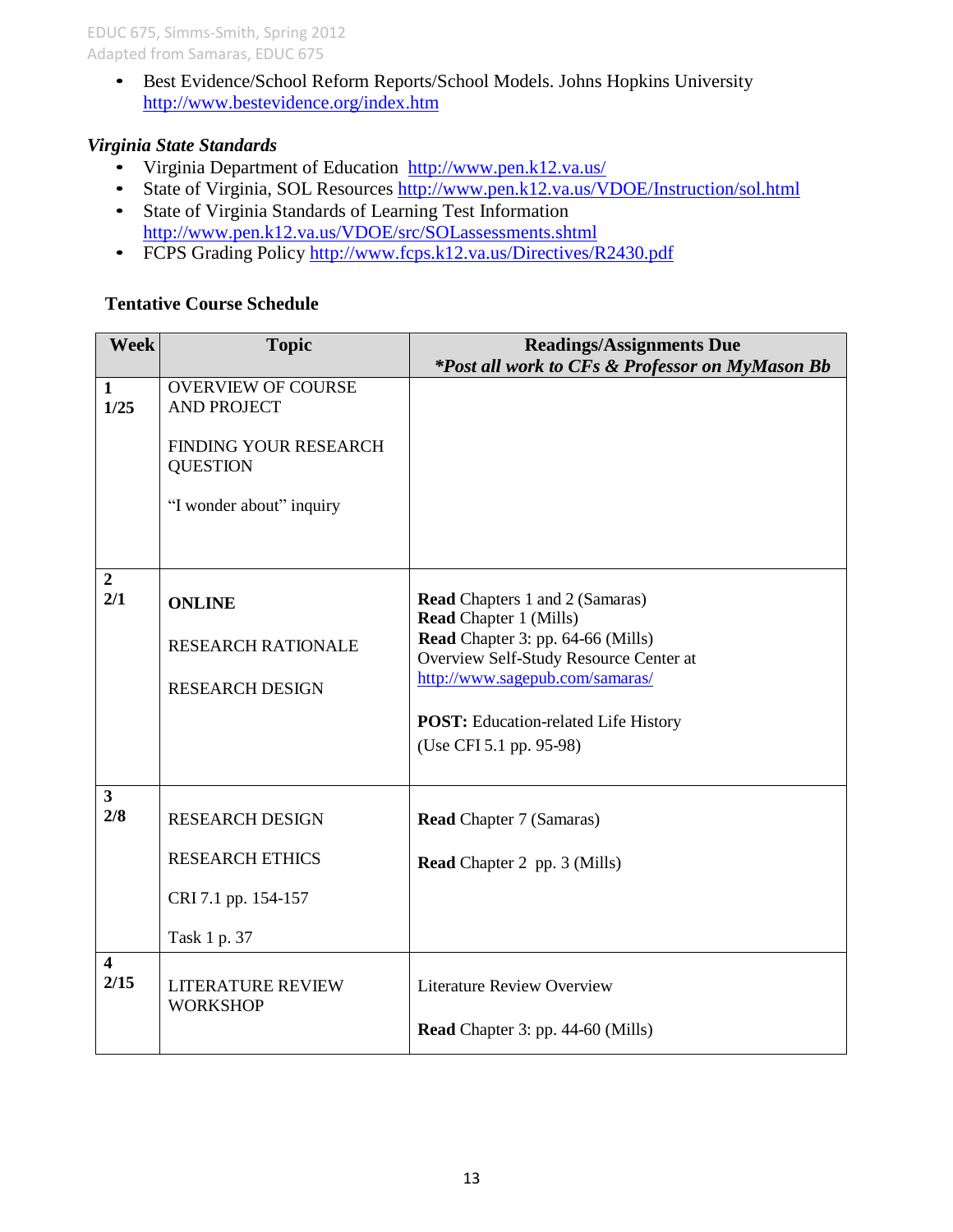| 5<br>2/22             | <b>ONLINE</b><br><b>BEGIN LITERATURE REVIEW</b>                                                                                                       | <b>POST</b> AoD Memo related to Literature Review                                                                                   |
|-----------------------|-------------------------------------------------------------------------------------------------------------------------------------------------------|-------------------------------------------------------------------------------------------------------------------------------------|
| 6<br>2/29             | <b>COLLECTING &amp; ORGANIZING</b><br><b>DATA WORKSHOP</b><br>CFI 8.1 & Response, pp. 171-172<br>CRI 9.1 pp. 195-196<br>Video clip analysis           | <b>Read Chapter 9 (Samaras)</b><br>Bring working research question and draft design                                                 |
| $\overline{7}$<br>3/7 | <b>ONLINE</b>                                                                                                                                         | <b>POST</b><br>-Working Research Question<br>-Rationale<br>-Review of Literature<br><b>POST</b> AoD Memo related to Data Collection |
| 3/14                  | <b>SPRING BREAK</b>                                                                                                                                   |                                                                                                                                     |
| 8<br>3/21             | DATA ANALYSIS &<br><b>INTERPRETATION</b><br><b>WORKSHOP</b><br>Coding activity                                                                        | Read Chapter 10 pp. 199-211 (Samaras)<br>Read Chapter 6 (Mills)<br>Bring at least one data artifact from your study for analysis    |
| 9<br>3/28             | <b>ONLINE</b><br>Use CFI 6.3, pp. 123-126                                                                                                             | <b>POST</b> AoD Memo on Data Analysis and Interpretation<br><b>POST</b> Research Proposal                                           |
| 10<br>4/4             | <b>ABSTRACT LIMITATIONS</b><br><b>WORKSHOP</b><br>Analyze abstract and limitation<br>sections of research studies<br>CF Feedback on Research<br>Draft | Read Chapter 12 pp. 242-250 (Samaras)<br><b>Read Chapter 13 (Samaras)</b><br>Bring your abstract draft on flash drive               |
| 11<br>4/11            | <b>ONLINE</b>                                                                                                                                         | <b>Read Chapter 8 (Mills)</b><br><b>POST:</b> Draft 1 of Research Paper Draft with Project Title                                    |